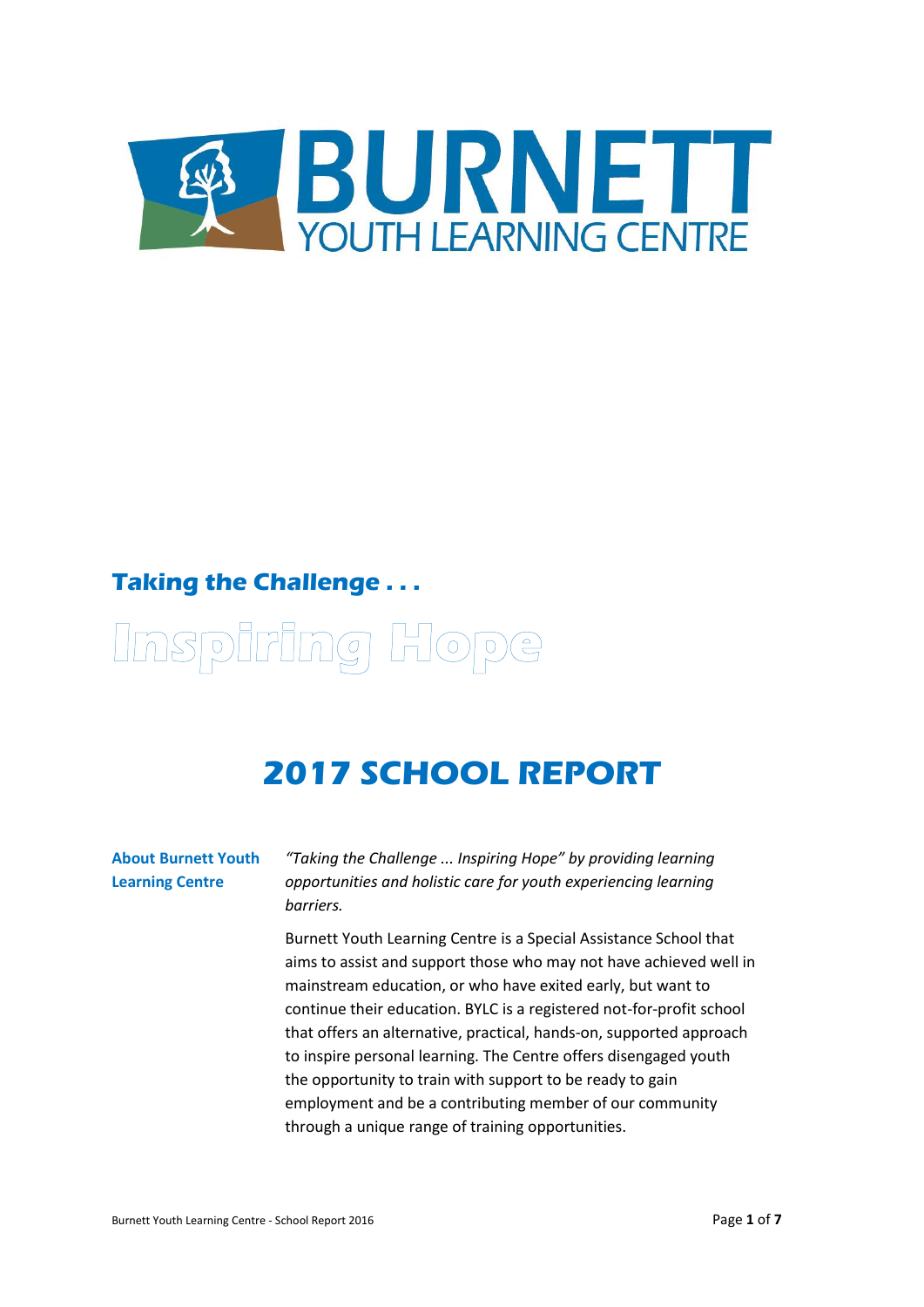#### **School Sector:**

Independent

#### **School's Address:**

3693 Goodwood Road Bundaberg 4670

#### **Total Enrolments:**

46

#### **Year Levels Offered:**

While BYLC students are ungraded, age equivalence to years 8 - 12 are offered.

#### **Co-educational or Single Sex:**

Co-educational

#### **Characteristics of the Student Body:**

All BYLC students have disengaged from formal education and have been referred to the Learning Centre. Percentages fluctuate but approximately 30% of BYLC's student body are indigenous students, 5% are students with verified disabilities, and 26% are female.

#### **Distinctive Curriculum Offerings:**

BYLC operates a 70 acre farm featuring stock, tree and small crops. Training opportunities: Personal wellbeing support and Life Skilling; Pre-vocational training; Work Readiness training; Vocational Certificate 1 ICT and Certificate 2 Rural Operations; Training is also provided in: Metal Fabrication, General Construction, Automotive, Hospitality, Technologies and ICT. Vocational Language and Literacy and Numeracy training is a major focus in conjunction with student Individual Learning Plans.

The curriculum encompasses the English and Mathematics Learning Areas of the Australian Curriculum, whilst focusing heavily on the General Capabilities of Literacy, Numeracy, Information and Communication Technology, and Personal and Social Capabilities. Due to the disengaged nature of our students, these areas form the focus of the BYLC curriculum, however other Learning Areas, General Capabilities and Cross-Curriculum Priorities are offered as required or appropriate for an individual's learning plan.

The Centre has a collaborative approach drawing on the strengths of families, support agencies and dedicated staff. We seek practical partnerships, advisors, sponsors and community links to enhance the sustainability, value and benefit of the training opportunity.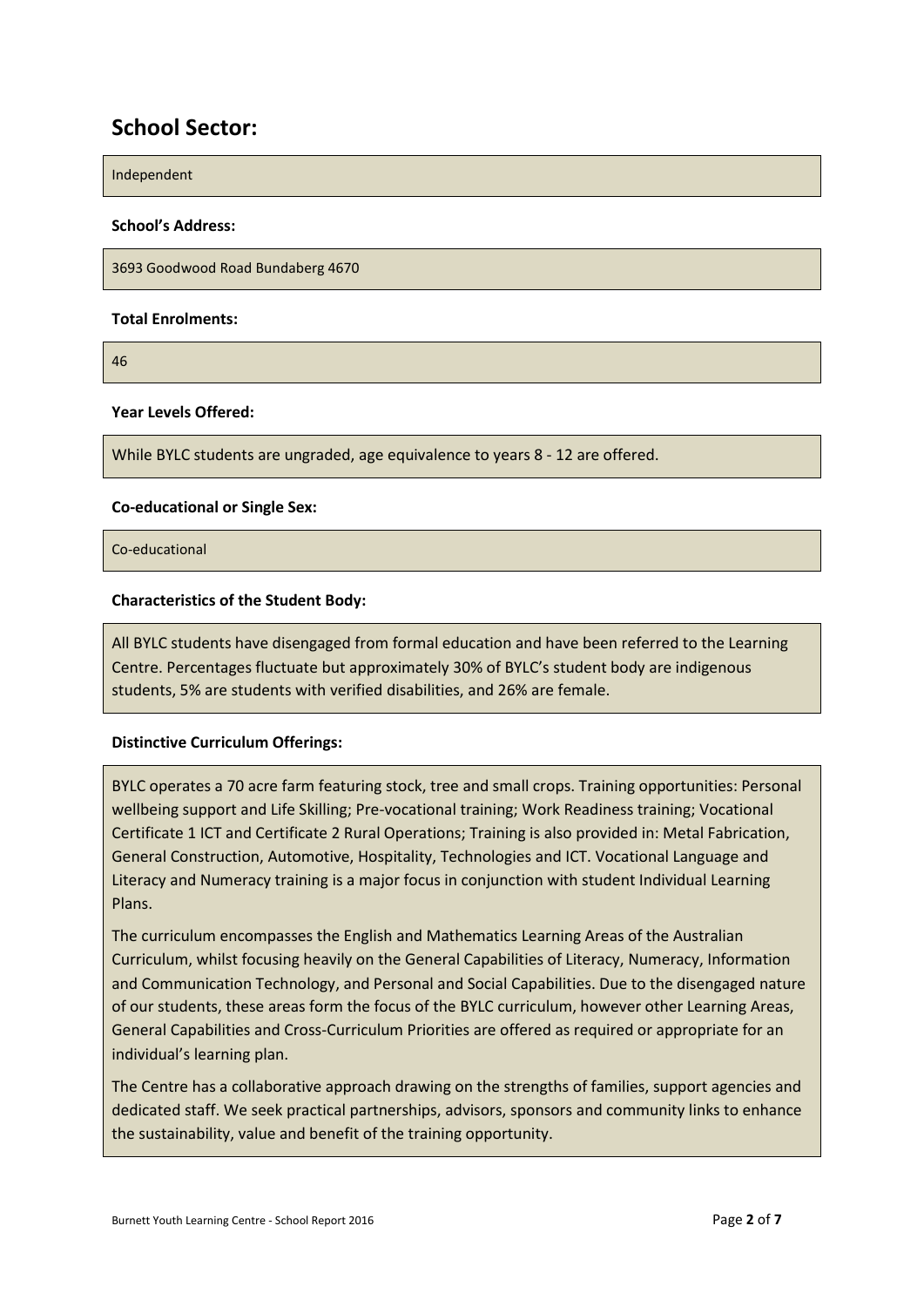#### **Extra-curricular Activities:**

BYLC has an intentional focus on building relationships with our students and their families or care givers. This is achieved through placing an emphasis on staff role modeling together with regular recreational activities.

#### **Social Climate:**

Students are supported by an experienced team of staff where building positive relationships is the focus. Basic breakfasts and lunches are provided each day. Transport to and from the farm is provided if needed. A Counsellor and a Chaplain are available to address student issues that prevent or hold back enjoyable and meaningful learning.

Youth at risk and disengaged youth face complex issues and educational risk is rarely an isolated problem. Young people who are disengaged from learning often have a wide range of circumstances that generate needs and concerns. Some have urgent and immediate concerns about their survival and safety, consequently formal education may be a low priority. In the BYLC culture, developmental provision of pastoral care support to students and families is therefore vital.

#### **Parental Involvement:**

Parents and Caregivers are an integral part of the operation of the Centre. Opportunities for involvement exist from mentoring, skills sharing, recreational activities, advisory and voluntary involvement. Regular contact and involvement is strongly encouraged. Parental consultation and feedback is an important part of the Individual Learning Plan process. This consultation is ongoing throughout the year, to ensure each individual student's needs are considered and provided for.

#### **Parent, Teacher and Student Satisfaction with the School**

#### Satisfaction Data:

As part of the Learning Centre's Pastoral Care Program regular contact is maintained with student parent/s or care givers. Contact may focus on student welfare, family environment, student Individual Learning Plans together with open conversation regarding school issues. Together with on-going communication, regular feedback of students, staff and parents and care givers is sought.

#### **Contact Person for Further Information:**

The title of a school-based contact person for further information on the school and its policies

#### Title: For further information on the Learning Centre or its Policies contact the Principal.

#### **School Income Broken Down by Funding Source**

*Note: Reporting on these outcomes may be addressed simply by inclusion of a reference to the My School website* <http://www.myschool.edu.au/> *under this section of the report.*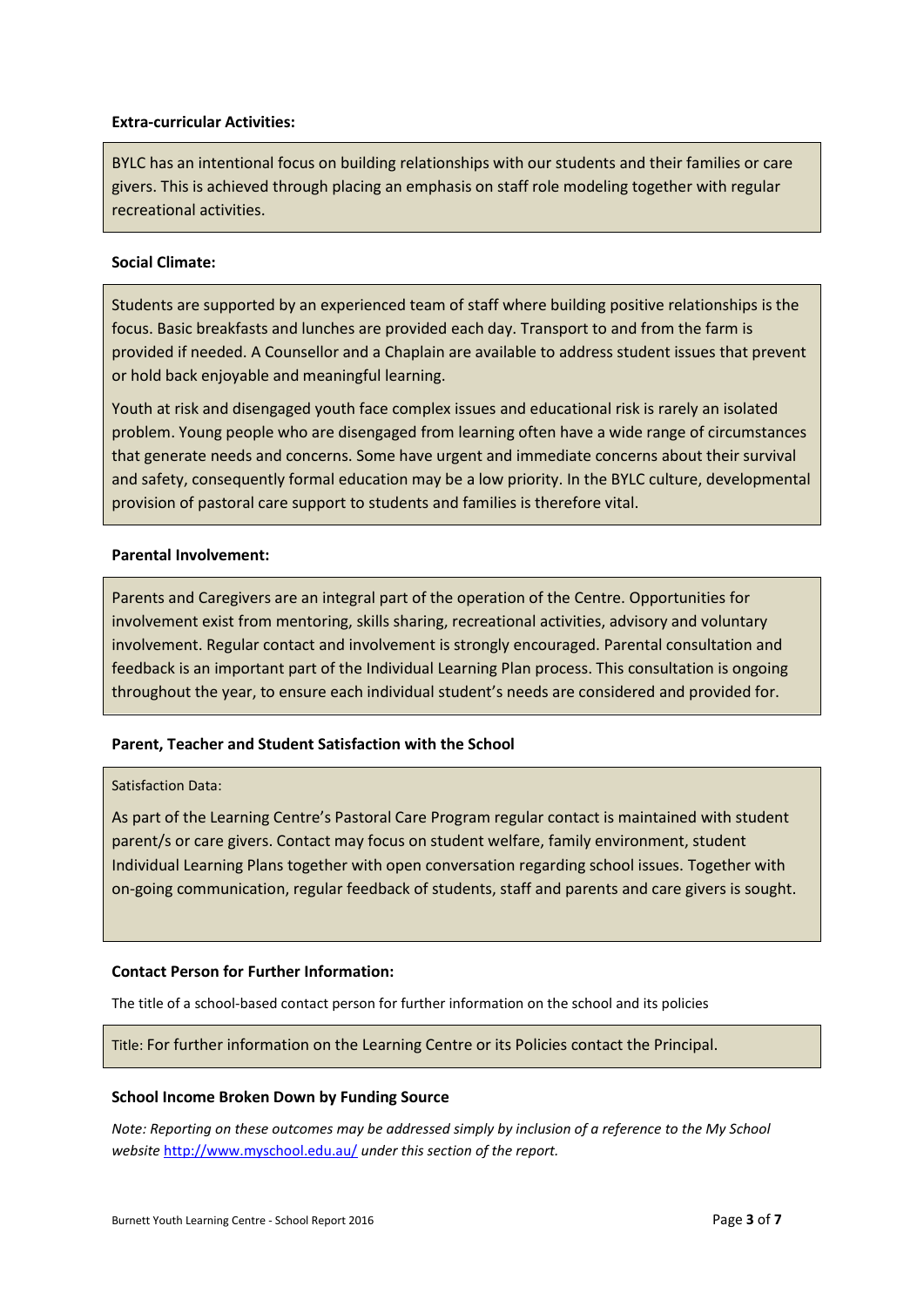#### **Staffing Information**

#### **Staff Composition, Including Indigenous Staff:**

The Learning Centre's full time equivalent staffing is: Teachers = 14%. Trainers = 55%. Student support = 6 %. Administration = 19%. Auxiliary = 6%.

#### **Qualifications of all Teachers:**

| Qualification          | Either detail the number or the percentage of<br>classroom teachers and school leaders at the school<br>who hold this qualification |
|------------------------|-------------------------------------------------------------------------------------------------------------------------------------|
| Doctorate or higher    |                                                                                                                                     |
| <b>Masters</b>         |                                                                                                                                     |
| <b>Bachelor Degree</b> | 3                                                                                                                                   |
| Diploma                |                                                                                                                                     |
| Certificate            | 9                                                                                                                                   |

#### **Expenditure on and Teacher / Staff Participation in Professional Development:**

#### **a) Teacher / Staff Participation in Professional Development**

| Description of PD activity                                                                   | Number of teachers / staff participating in activity |
|----------------------------------------------------------------------------------------------|------------------------------------------------------|
| Senior First Aid / CPR                                                                       | $\overline{7}$                                       |
| <b>Reboot Training</b>                                                                       | 16                                                   |
| <b>Child Protection</b>                                                                      | $\overline{7}$                                       |
| School Continuous Improvement                                                                | 7                                                    |
| Department of Education and Training - QCIA                                                  | $\mathbf{1}$                                         |
| <b>TAE Cert IV</b>                                                                           | $\overline{2}$                                       |
| Diploma in Hospitality                                                                       | $\mathbf{1}$                                         |
| <b>VET &amp; Careers Conference</b>                                                          | $\mathbf{1}$                                         |
| <b>SAS Conference</b>                                                                        | 12                                                   |
| Code of Conduct – Bus transport                                                              | 5                                                    |
| <b>NCCD Training</b>                                                                         | $\overline{2}$                                       |
| <b>Business Management Training</b>                                                          | $\mathbf{1}$                                         |
| Total number of teachers/staff participating in at<br>least one activity in the program year | 16                                                   |

#### **b) Expenditure on Professional Development**

| Total Number of Teachers / Staff                                     | Total expenditure on teacher PD<br>(as recorded in Financial<br>Questionnaire) | Average expenditure on PD per<br>teacher |
|----------------------------------------------------------------------|--------------------------------------------------------------------------------|------------------------------------------|
| 16                                                                   | \$13,000                                                                       | \$812.50                                 |
| The total funds expended on teacher professional development in 2016 |                                                                                | \$6,500                                  |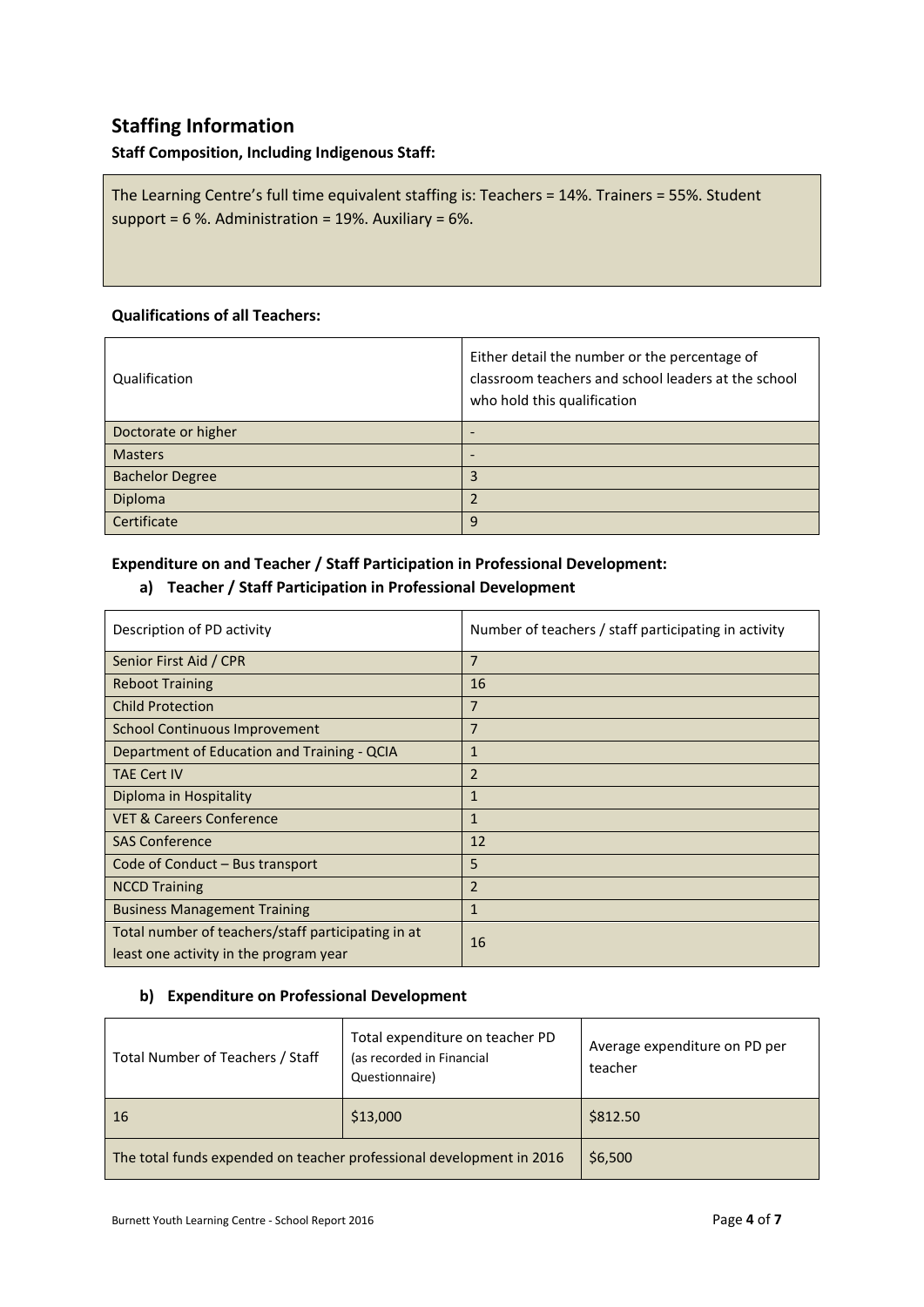| The proportion of the teaching staff involved in professional | 100% |
|---------------------------------------------------------------|------|
| development activities during 2017                            |      |

#### **Average staff attendance for the school, based on unplanned absences of sick and emergency leave periods of up to 5 days:**

| Number of Staff                                                                                                        | Number of School Days | <b>Total Days Staff Absences</b> | Average Staff Attendance<br>Rate |
|------------------------------------------------------------------------------------------------------------------------|-----------------------|----------------------------------|----------------------------------|
| 16                                                                                                                     | 192                   | 35.5                             | 98%                              |
| For permanent and temporary classroom teachers and school leaders the average staff attendance rate was<br>90% in 2016 |                       |                                  |                                  |

#### **Proportion of teaching staff retained from the previous year:**

| Number of permanent teaching<br>staff at end of previous year                    | Number of these staff retained in<br>the following year (the program<br>year) | % retention rate |
|----------------------------------------------------------------------------------|-------------------------------------------------------------------------------|------------------|
| $\vert$ 11                                                                       | 11                                                                            | 100%             |
| From the end of 2016 100% of staff were retained for the entire 2017 school year |                                                                               |                  |

#### **Key Student Outcomes**

*[Schools may wish to include comparative data from previous year(s) in this section]*

#### **Average student attendance rate (%) for the whole school:**

The average attendance rate for the whole school as a percentage in 2017 was 55%

#### **Average student attendance rate for each year level:**

Burnett Youth Learning Centre is an ungraded school and as such the average attendance rate for each year level is not applicable.

#### **A description of how non-attendance is managed by the school:**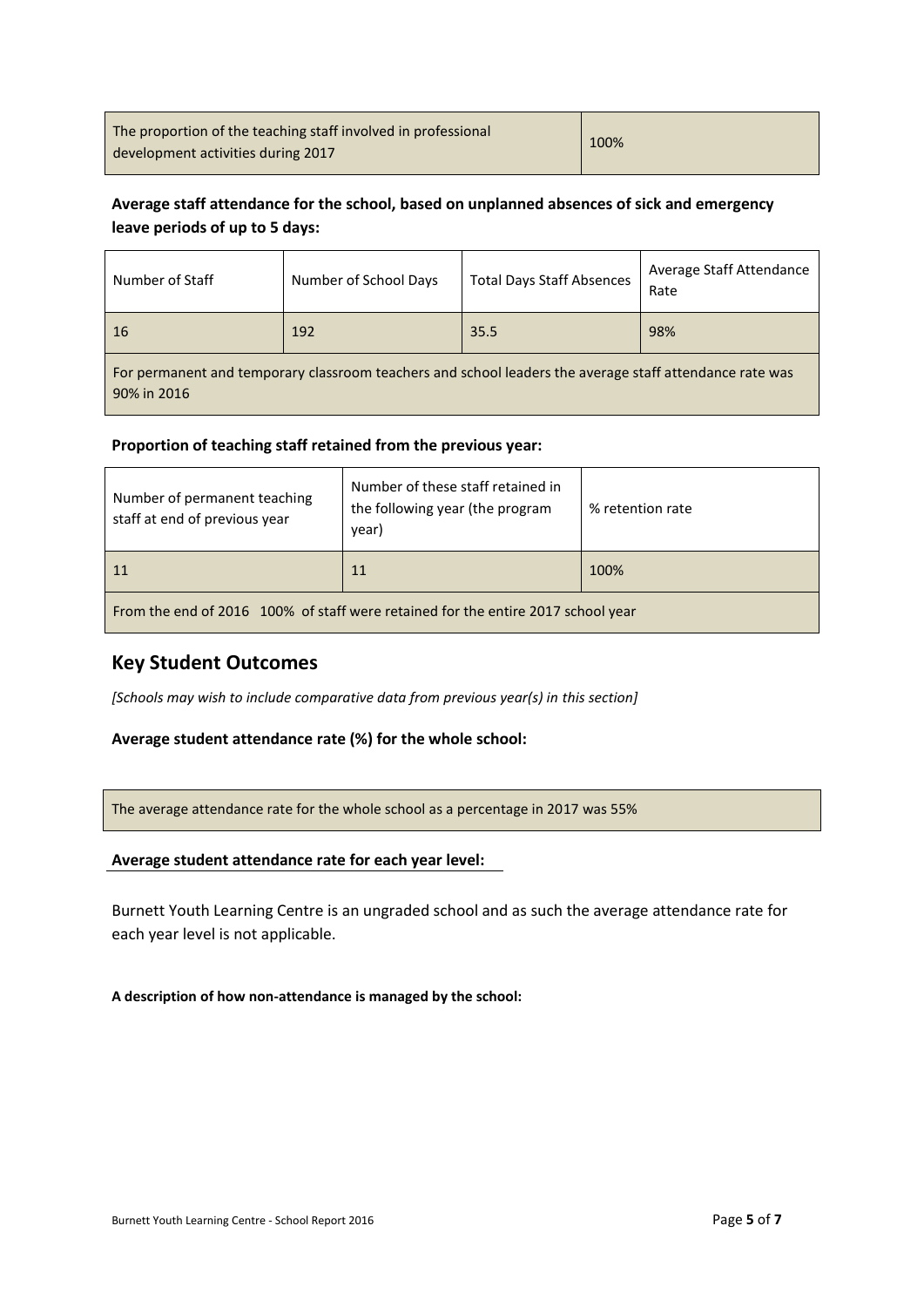Non-attendance at BYLC can be a reflection of student marginalisation. Reasons for non-attendance are many and varied but treated with high importance. Administration staff, student support staff and the Centre Director [together with the Centre's bus drivers] form a cohesive team to address student absenteeism. Absentee phone calls are made daily. Four absent days without reason are followed up by the Chaplain. Prolonged absences are followed up by the Counsellor, Centre Director and or administration correspondence. Department of Child Safety "Mandatory Reports" can be made and possible disenrollment after due process. Generally, a high level of support is offered to non-attenders and their families as BYLC seeks to maintain student attendance incentives and improvement. Student attendance incentives are offered as encouragement to parents / carers.

#### **NAPLAN results for Years 3, 5 and 7 and 9 in 2016**

#### **Benchmark Data for Year**

Burnett Youth Learning Centre is exempt from Naplan testing. The majority of BYLC students consistently rate below the National minimum standard in; Reading, Writing, Spelling, Grammar and Punctuation, Numeracy, due to educational disengagement. LL&N education remains a critical area of effort and student support.

#### **Apparent Retention Rate Year 10 to 12:**

Year 12 student enrolment as a percentage of the Year 10 cohort is 47%

#### **Year 12 Outcomes:**

| Outcomes for our Year 12 cohort 2017                                                                                                              |   |
|---------------------------------------------------------------------------------------------------------------------------------------------------|---|
| Number of students awarded a Senior Education Profile                                                                                             | 8 |
| Number of students awarded a Queensland Certificate of Individual Achievement                                                                     | 8 |
| Number of students who received an Overall Position (OP)                                                                                          |   |
| Number of students or are completing or completed a School-based Apprenticeship or Traineeship<br>(SAT)                                           |   |
| Number of students awarded one or more Vocational Education and Training (VET) qualifications                                                     |   |
| Number of students awarded a Queensland Certificate of Education at the end of Year 12                                                            |   |
| Number of students awarded an International Baccalaureate Diploma (IBD)                                                                           |   |
| Percentage of Year 12 students who received an OP1-15 or an IBD                                                                                   |   |
| Percentage of Year 12 students who are completing or completed a SAT or were awarded one or more<br>of the following: QCE, IBD, VET qualification |   |
| Percentage of Queensland Tertiary Admissions Centre (QTAC) applicants receiving a tertiary offer                                                  |   |

#### **Post-school Destination Information**

At the time of publishing this School Annual Report, the results of the 2017 post-schools destinations survey, *Next Steps – Student Destination* report for the school was not available. Information about these post-school destinations of our students will be uploaded to the school's website in September after release of the